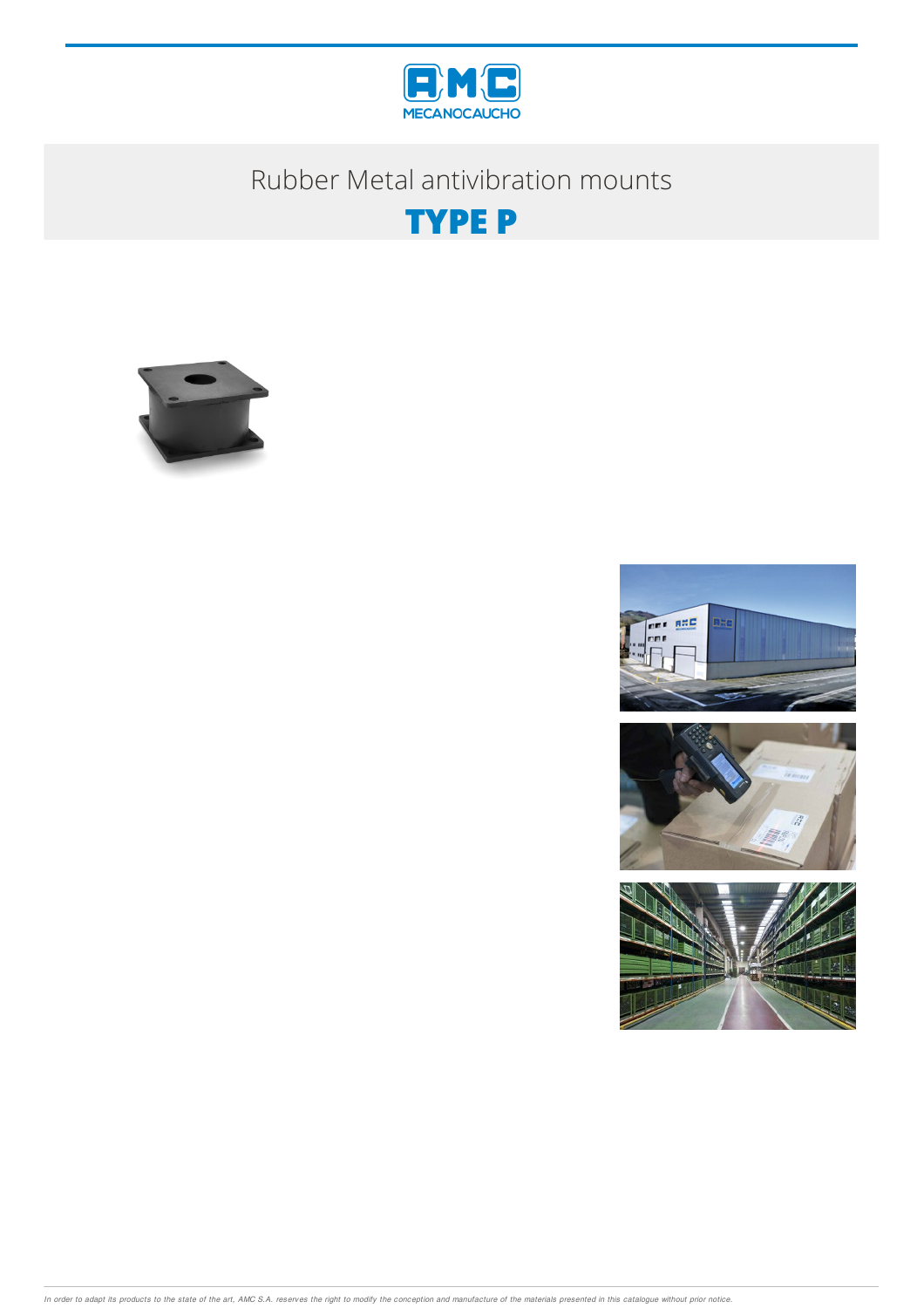

# Rubber Metal antivibration mounts

**TYPE P**

DRAWINGS





#### DIMENSIONS

| <b>VDe</b> | Code   |
|------------|--------|
| Type P     | 141005 |